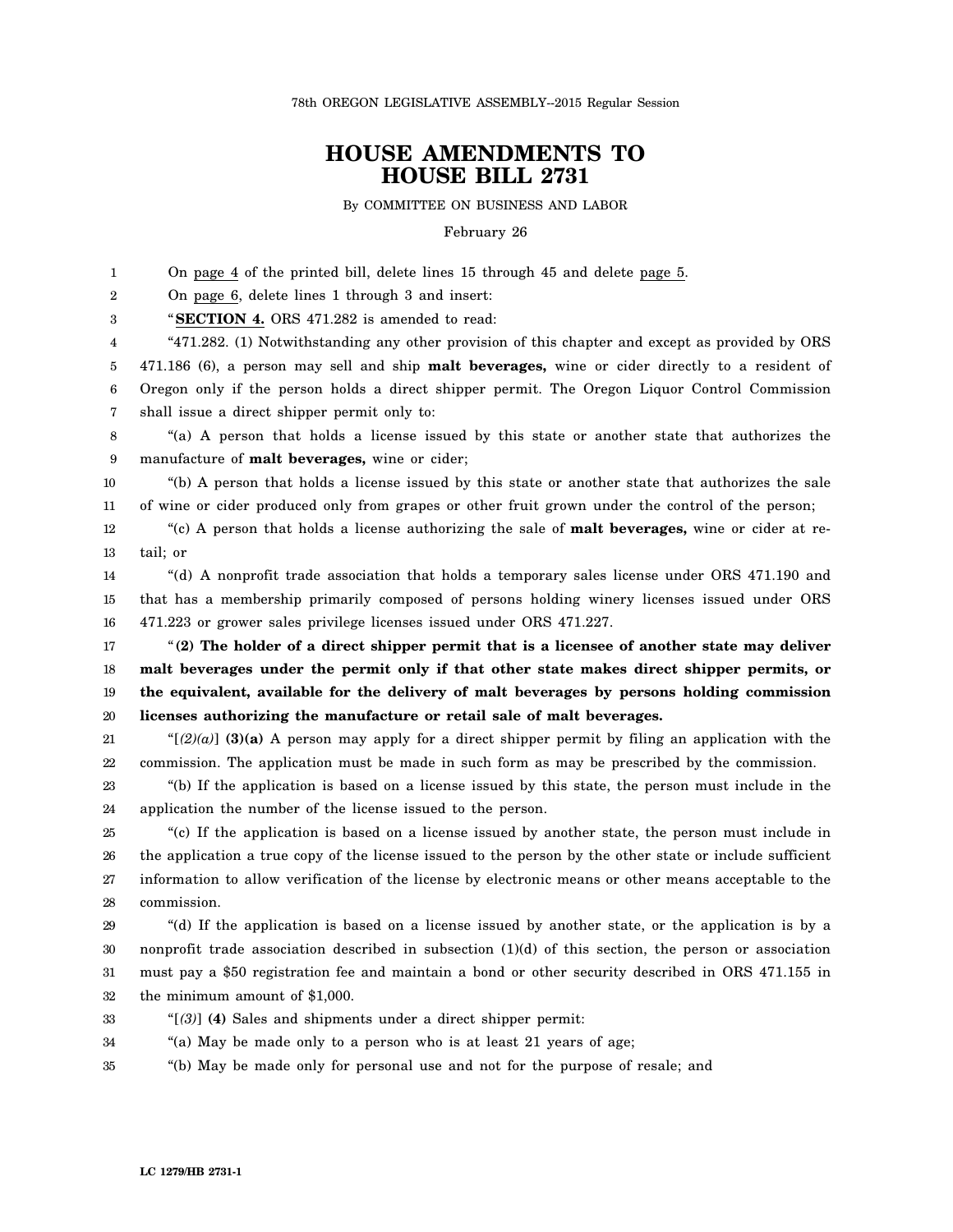1 2 "(c) May not exceed two cases, containing not more than nine liters per case, to any resident per month.

3 4 5 "[*(4)*] **(5)** Sales and shipments under a direct shipper permit must be made directly to a resident of this state in containers that are conspicuously labeled with the words: 'CONTAINS ALCOHOL: SIGNATURE OF PERSON AGE 21 YEARS OR OLDER REQUIRED FOR DELIVERY.'

6 7 8 "[*(5)*] **(6)** A person holding a direct shipper permit must take all actions necessary to ensure that a carrier used by the permit holder does not deliver any **malt beverages,** wine or cider unless the carrier:

9 10 "(a) Obtains the signature of the recipient of the **malt beverages,** wine or cider upon delivery; "(b) Verifies by inspecting government-issued photo identification that the recipient is at least

11 21 years of age; and

12 "(c) Determines that the recipient is not visibly intoxicated at the time of delivery.

13 14 15 " $[6]$ (a)] (7)(a) A person holding a direct shipper permit must report to the commission all shipments of **malt beverages,** wine or cider made to Oregon residents under the permit as required by ORS chapter 473. The report must be made in a form prescribed by the commission.

16 17 18 19 "(b) A person holding a direct shipper permit must allow the commission to audit the permit holder's records upon request and shall make those records available to the commission in this state. "(c) A person holding a direct shipper permit consents to the jurisdiction of the commission and the courts of this state for the purpose of enforcing the provisions of this section and any related

20 laws or rules.

21 22 23 24 " $[(7)(a)]$  (8)(a) A person holding a direct shipper permit must timely pay to the commission all taxes imposed under ORS chapter 473 on **malt beverages,** wine and cider sold and shipped under the permit. For the purpose of the privilege tax imposed under ORS chapter 473, all **malt beverages,** wine or cider sold and shipped pursuant to a direct shipper permit is sold in this state.

25 26 27 28 "(b) A person holding a direct shipper permit based on a license issued by another state must timely pay to the commission all taxes imposed under ORS chapter 473 on all **malt beverages,** wine or cider sold and shipped directly to Oregon residents under the permit. The permit holder, not the purchaser, is responsible for the tax.

29 30 31 32 33 34 35 "[*(8)*] **(9)** A direct shipper permit must be renewed annually. If the person holds the permit based on an annual license issued by another state, the person may renew the permit by paying a \$50 renewal fee and providing the commission with a true copy of a current license issued to the person by the other state or with sufficient information to allow verification of the license by electronic means or other means acceptable to the commission. If the person holds the permit based on an annual license issued by this state, the person may renew the permit at the same time that the person renews the license.

36 37 38 39 40 41 42 "[*(9)*] **(10)** The commission may refuse to issue or may suspend or revoke a direct shipper permit if the permit holder fails to comply with the provisions of this section. A person may sell and ship **malt beverages,** wine or cider under a direct shipper permit only for as long as the person has the license issued by this state or another state that authorizes the person to hold a direct shipper permit. **A direct shipper permit does not authorize the shipment of malt beverages by a permit holder described in subsection (1)(b) of this section or lacking authority as provided under subsection (2) of this section.**

43 44 45 "[*(10)*] **(11)** Any person who knowingly or negligently delivers **malt beverages,** wine or cider under the provisions of this section to a person under 21 years of age, or who knowingly or negligently delivers **malt beverages,** wine or cider under the provisions of this section to a visibly